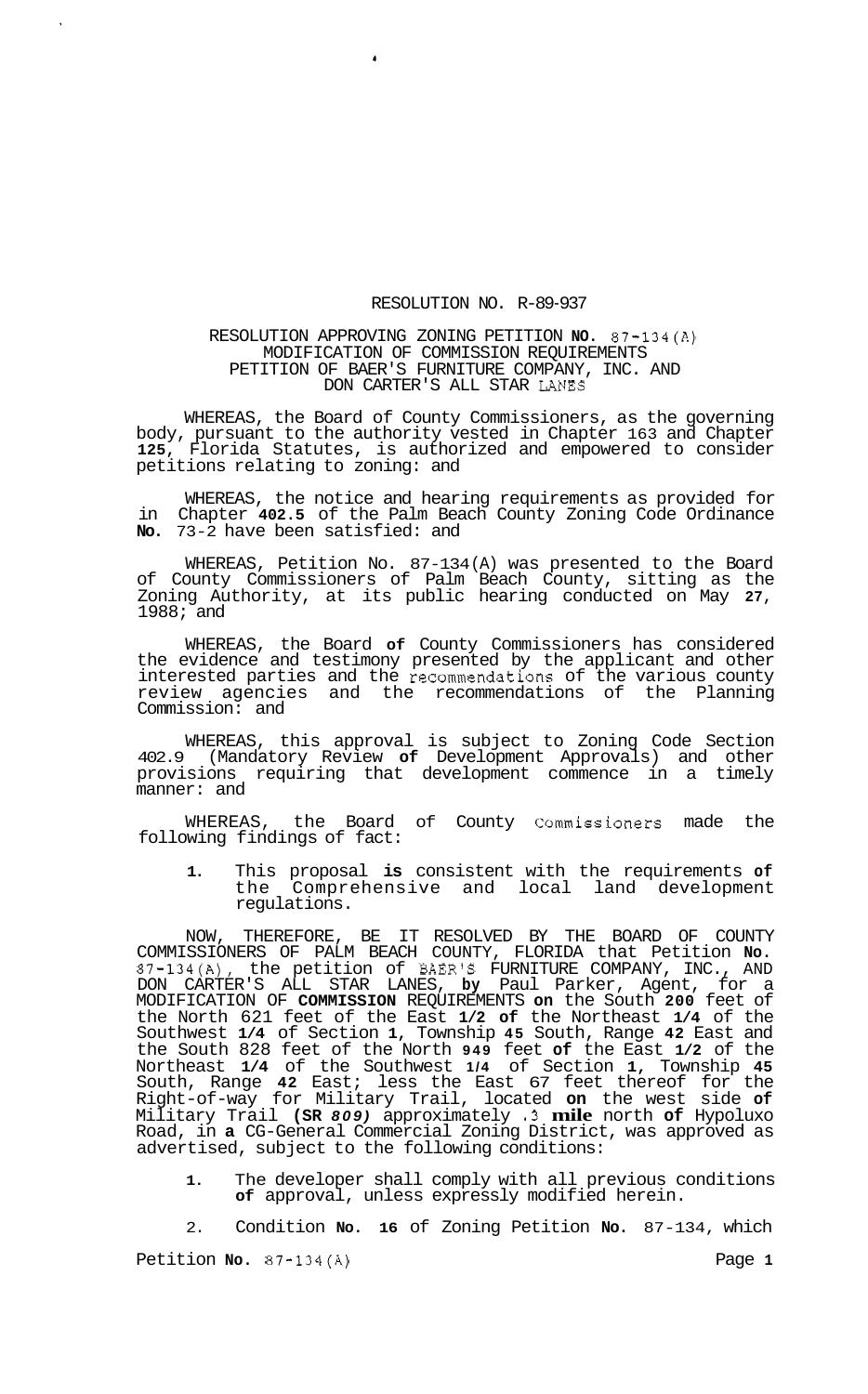currently states:

**"16.** The property owner shall convey for the ultimate right-of-way of: a) Military Trail *67* feet from centerline, and; b) The construction **of** a right turn lane, north approach on Military Trail at the project's south entrance. This right-of-way shall be **12** feet in width, **100** feet in length, with a taper length of **180** feet, within **90** days **of** the approval of the Resolution approving this project, or prior to the issuance of the first building permit, whichever shall first occur."

**Is** hereby deleted

- **3.** Condition **No. 17** of Zoning Petition **No. 87- 134,** which currently states:
	- **"17.** The property owner shall construct a right turn lane, north approach, and a left turn south approach on Military Trail at the project's entrance road, concurrent with onsite paving and drainage improvements."
	- **Is** hereby modified to read as follows:

"Developer shall pay for the design and construction of a left turn lane south approach on Military Trail at the project's northern most entrance; construction to be a part of Military Trail Project **#83-219.** At Palm Beach County's option the developer shall construct a right turn lane north approach at the project's north entrance concurrent with four laning of Military Trail Project **#83-219.** Should this section of roadway be six laned by Palm Beach County the right turn lane requirement shall be deleted."

**4.** Failure to comply with the conditions herein may result in the denial or revocation **of** a building permit; the issuance of a stop work order; the denial of a Certificate of Occupancy on any building **or**  structure; or the denial **or** revocation **of** any permit or approval for any developer-owner, commercial-owner, lessee, or user **of** the subject property. Appeals from such action may be taken **to** the Palm Beach County Board **of** Adjustment or as otherwise provided in the Palm Beach County Zoning Code. Violations of the conditions herein shall constitute violation **of** the Palm Beach County Zoning Code.